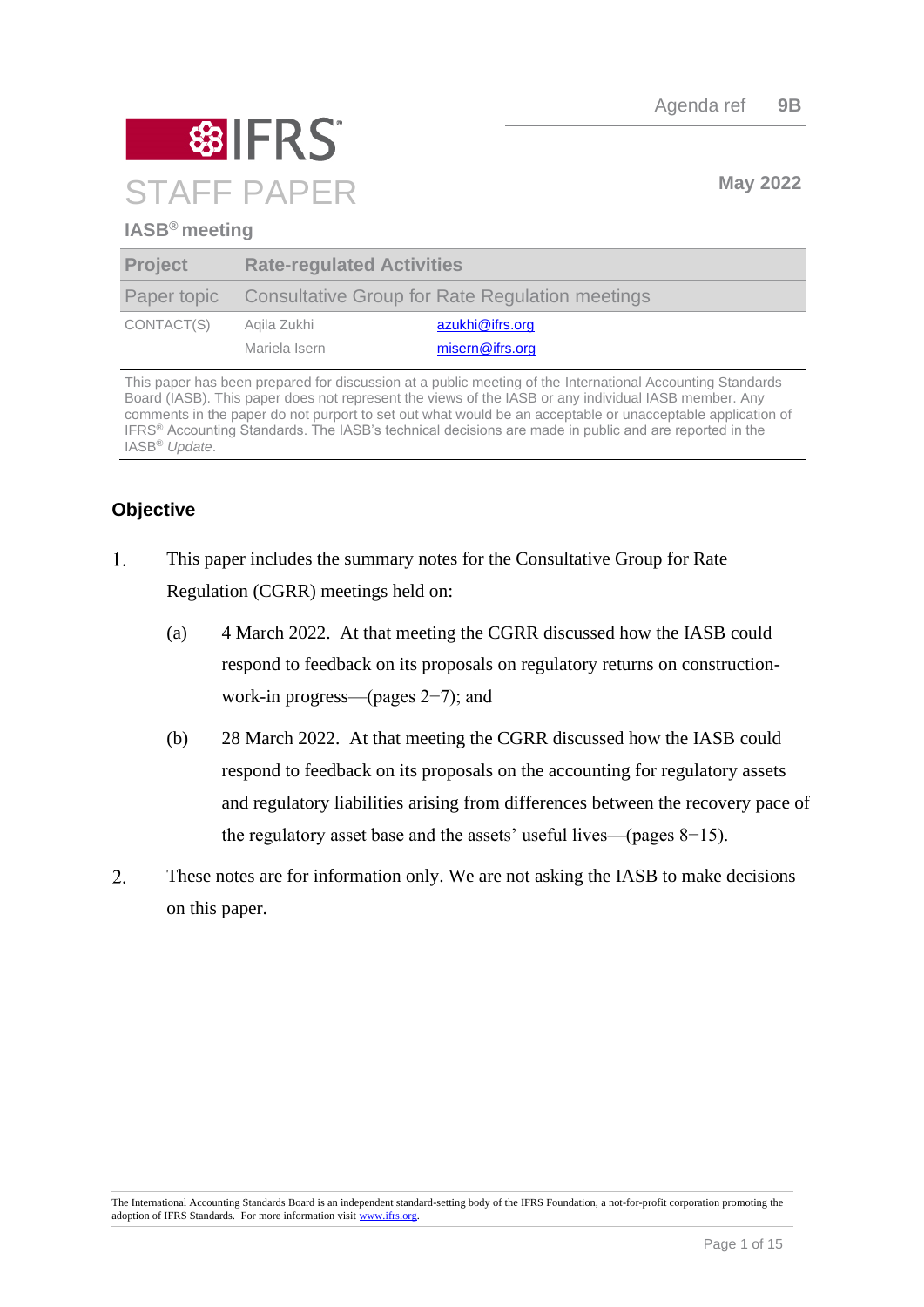

# **Meeting Notes—Consultative Group for Rate Regulation**

The Consultative Group for Rate Regulation (CGRR) held a virtual meeting on 4 March 2022. This note is prepared by the staff of the International Accounting Standards Board (IASB) and summarises the discussion. $1$ 

# **About this meeting**

1. The purpose of the meeting was to explore possible courses of action the IASB may consider in responding to the feedback and redeliberating its proposal on regulatory returns on construction-work-in-progress (CWIP).

| 2. | Meeting participants were as follow: |  |  |
|----|--------------------------------------|--|--|
|    |                                      |  |  |

| <b>Name</b>                     | <b>Organisation</b>                                                      | Country/Region |  |
|---------------------------------|--------------------------------------------------------------------------|----------------|--|
| Giorgio Acunzo                  | Ernst & Young                                                            | Italy          |  |
| Eric Chan                       | CLP Power Hong Kong Limited                                              | Hong Kong      |  |
| Leonardo George<br>de Magalhães | Companhia Energética de Minas<br>Gerais (Cemig)                          | <b>Brazil</b>  |  |
| Jesús Herranz Lumbreras         | <b>Ferrovial SA</b>                                                      | Spain          |  |
| John Leotta                     | <b>Deloitte Touche Tohmatsu</b>                                          | Australia      |  |
| <b>Richard McCabe</b>           | AltaLink Management Ltd                                                  | Canada         |  |
| Christopher McCusker            | <b>National Grid</b>                                                     | <b>USA</b>     |  |
| Sureta Moolman                  | Eskom Holdings SOC Ltd                                                   | South Africa   |  |
| Pascale Mourvillier             | <b>PAM Expertise</b>                                                     | France         |  |
| <b>Tim Murray</b>               | RBC Capital Markets, Royal Bank of<br>Canada                             | Canada         |  |
| <b>Michel Picard</b>            | <b>KPMG</b>                                                              | Canada         |  |
| Christina Scharf                | TenneT Holding B.V.                                                      | Germany        |  |
| <b>Michael Timar</b>            | PricewaterhouseCoopers                                                   | United Kingdom |  |
| Stefanie Voelz (observer)       | Moody's Investors Service Ltd                                            | United Kingdom |  |
|                                 | <b>European Financial Reporting</b><br>Advisory Group (EFRAG) (observer) | Europe         |  |

#### 3. This note is structured as follows:

- a. background (paragraphs [4](#page-2-0)−[8\)](#page-2-1);
- b. goods or services supplied (paragraphs [9](#page-3-0)−[10\)](#page-3-1);

<sup>&</sup>lt;sup>1</sup> The papers discussed with the Consultative Group for Rate Regulation can be found [here.](https://www.ifrs.org/groups/consultative-group-for-rate-regulation/#meetings) A full recording of the meeting is available on the IFRS Foundation® website.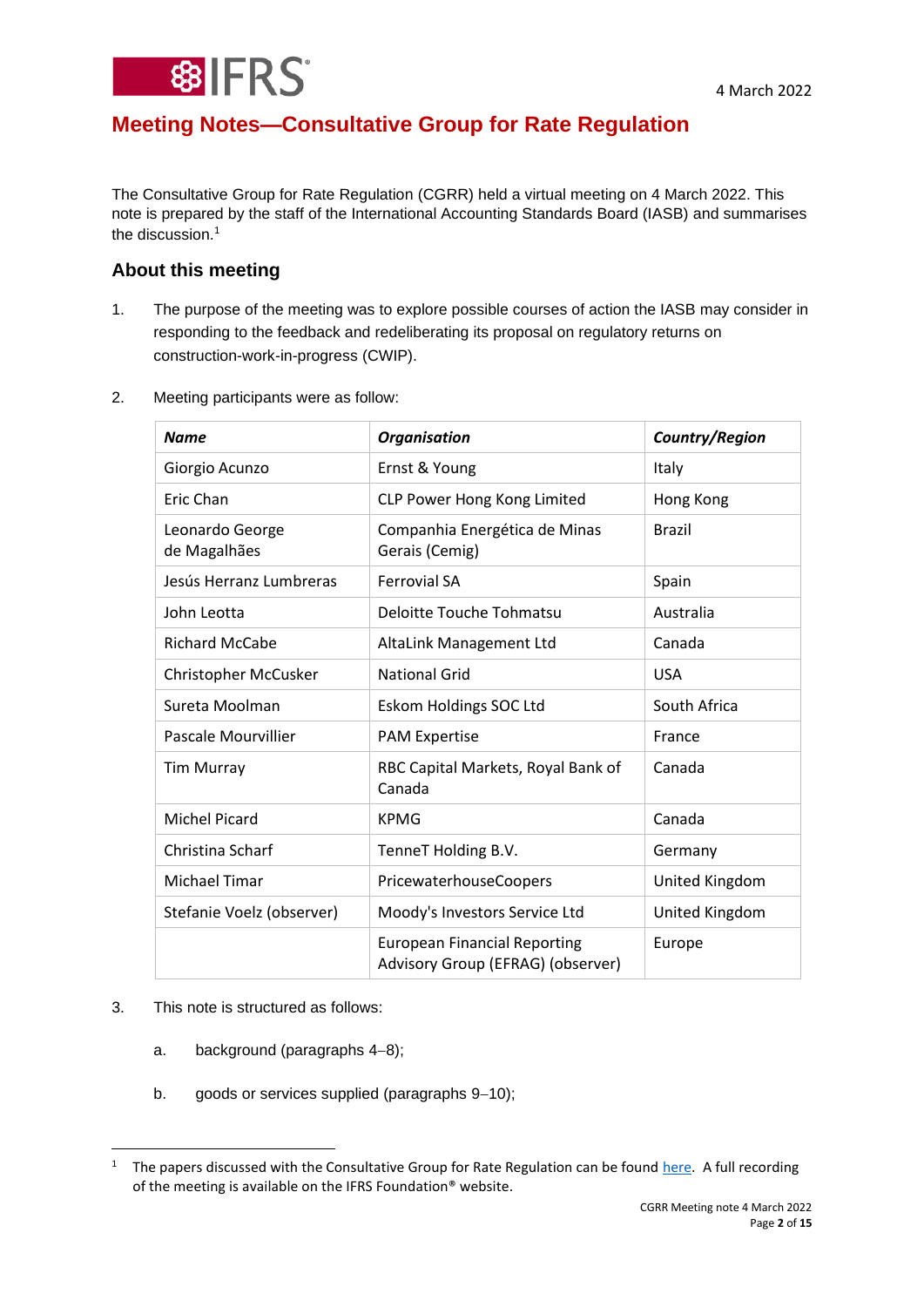

- c. courses of action 1 and 2 (paragraphs [11](#page-3-2)−[13\)](#page-4-0);
- d. course of action 3 (paragraph [14\)](#page-4-1);
- e. courses of action 4 and 5 (paragraphs [15](#page-5-0)−[16\)](#page-5-1); and
- f. other comments (paragraphs [17](#page-5-2)−[19\)](#page-5-3).

# **Background**

- <span id="page-2-0"></span>4. The staff provided an overview of [Agenda Paper 2](https://www.ifrs.org/content/dam/ifrs/meetings/2022/march/cgrr/ap02-returns-on-cwip.pdf) and summarised the possible courses of action the IASB could take in relation to its proposal on regulatory returns on construction work-in-progress (CWIP).
- 5. Paragraph B15 of the Exposure Draft proposes that:
	- a. regulatory returns on construction work-in-progress should form part of total allowed compensation for goods or services supplied once the asset is available for use and over the remaining periods in which the entity recovers the carrying amount of the asset through the regulated rates; and
	- b. an entity uses a reasonable and supportable basis in determining how to allocate the return on that asset over those remaining periods and it applies that basis consistently.
- 6. The Board concluded that the proposal in paragraph B15 is consistent with the principle underlying the model because no goods or services are being supplied using an asset before it is available for use.<sup>2</sup>
- 7. The possible courses of action are as follows:
	- a. course of action 1: expand the scope of the Standard to include rights and obligations that are not regulatory assets and regulatory liabilities;
	- b. course of action 2: broaden the notion of 'goods or services supplied' to include satisfying service requirements specified by a regulatory agreement;
	- c. course of action 3: remove paragraph B15 of the Exposure Draft which specifies the required treatment for regulatory returns on CWIP;
	- d. course of action 4: confirm the proposal; and
	- e. course of action 5: narrow the application of the proposal to long-duration construction projects.
- <span id="page-2-1"></span>8. The staff asked members whether:

<sup>&</sup>lt;sup>2</sup> The underlying principle of the model in the Exposure Draft is that an entity shall reflect the total allowed compensation for goods or services supplied as part of its reported financial performance for the period in which those goods or services are supplied.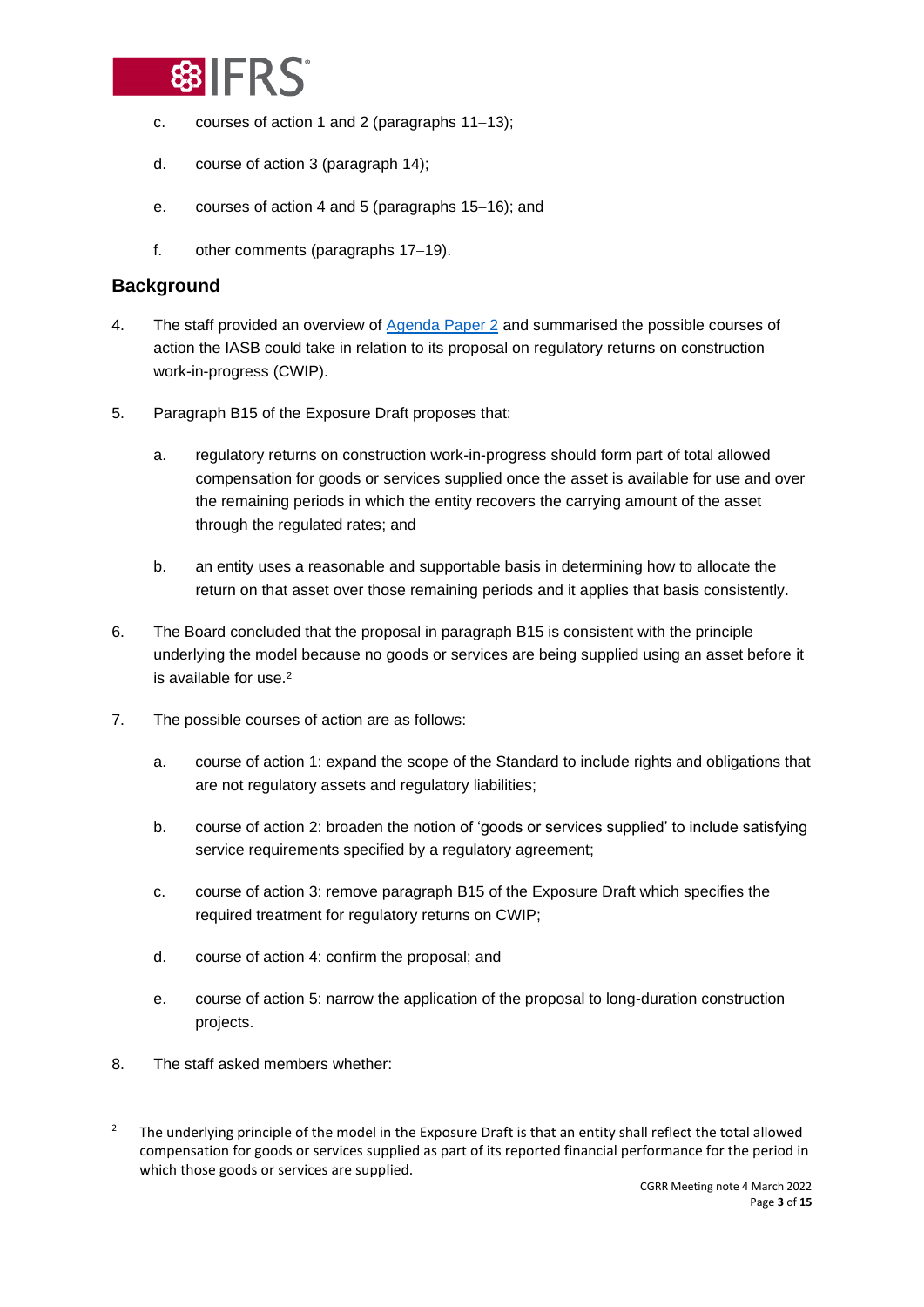

- a. the staff have correctly analysed the pros and cons of each course of action;
- b. there are implementation issues that the staff should be aware of; and
- c. there are any other potential courses of action that the staff should consider.

#### **Goods or services supplied**

- <span id="page-3-0"></span>9. Many members said that during the construction period regulated entities are providing services, such as:
	- a. designing, building, maintaining and expanding the infrastructure;
	- b. making the infrastructure available at all times; and
	- c. financing—returns represent reimbursement for funding costs incurred during construction.
- <span id="page-3-1"></span>10. A few members added that:
	- a. the goods or services are not limited to the commodity supplied—services of the types described in paragraph [9](#page-3-0) are provided even before an asset comes into operation;
	- b. entities' entitlement to returns on CWIP does not depend on whether the construction of the assets is completed—ie, the finalisation of the construction of the asset is not a condition for an entity's right to receive returns on CWIP. This supports the recognition of returns on CWIP during the construction period and not during its operation.

#### **Courses of action 1 and 2**

- <span id="page-3-2"></span>11. These were the preferred courses of actions among members of the Consultative Group. The following paragraphs summarise the comments made for both courses of action.
- 12. Course of action 1—some members said this course of action would address the concerns raised by respondents to the Exposure Draft and therefore could be a workable solution. However, a few members said:
	- a. expanding the scope could have unintended consequences that could take time to identify and understand;
	- b. there is no need to expand the scope of the proposals because during the construction period the regulator has approved the returns on CWIP to which an entity is entitled. For entities subject to regulatory schemes that allow an entity to include those returns in the rates charged during the operation of the asset, entities already have an enforceable present right that fulfils the definition of a regulatory asset;
	- c. this course of action may reduce the understandability of an entity's performance. This is because this course of action would introduce a new type of income arising from the right to accrue regulatory returns on CWIP. This new item of income would need to be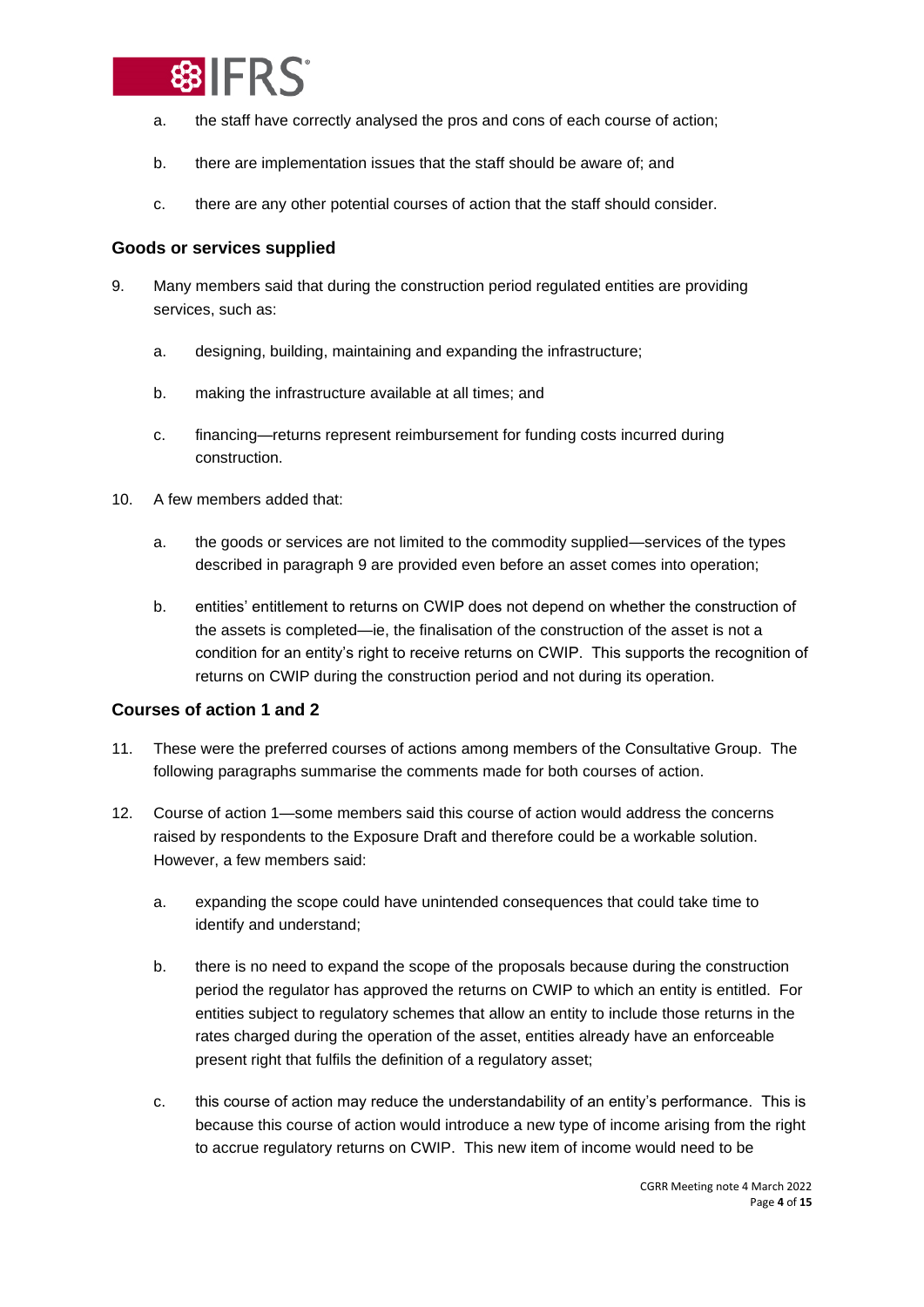

considered along with the revenue and regulatory income minus regulatory expense line items when assessing an entity's performance; and

- d. course of action 1 could give rise to implementation issues because entities would need to accrue regulatory returns on an individual asset basis during the construction period of each asset. According to this member, this would require more effort than including returns on CWIP in the statement of profit or loss during the construction period.
- <span id="page-4-0"></span>13. Course of action 2—members said this course of action would also address the concerns raised by respondents to the Exposure Draft and therefore could be a workable solution. As mentioned above, many members expressed the view that building, maintaining, expanding and making the infrastructure available are services regulated entities provide during the construction period. A few members also said:
	- a. the recognition of regulatory returns on CWIP during construction would better reflect an entity's performance in accordance with the regulatory agreement than the proposals in the Exposure Draft;
	- b. course of action 2 would not conflict with the decision made when developing IFRS 15 *Revenue from Contracts with Customers* to avoid an activity-based model for revenue recognition in the absence of a contract with customers (see paragraphs BC16–BC24 of IFRS 15). This member said that over the construction period, the regulator could be viewed as entering into a regulatory agreement on behalf of the 'customer base', whereby the entity is required to build infrastructure. Consequently, during the construction period the entity provides services to that customer base. During construction, an individual customer cannot enter into a contract with the entity and demand for the fulfilment of the construction promise. However, in the operating phase the individual customer can enter into a contract with the entity. The disadvantage of this suggestion is that it would require the IASB to develop the notion of 'customer base';
	- c. this course of action should not provide opportunities for preparers to manage income recognition because regulatory agreements are typically clear about the nature of an entity's rights and obligations; and
	- d. in developing this approach the IASB would need to consider whether expanding the notion of goods or services would be consistent with the performance obligation concept in IFRS 15.

## **Course of action 3**

- <span id="page-4-1"></span>14. Many members said that course of action 3 is a workable solution. However, some members also said that:
	- a. they were concerned this course of action would give rise to different outcomes depending on whether regulators allowed entities to include returns on CWIP in rates charged during the construction period or during the operating period. For these members, for course of action 3 to be a workable solution it would require the notion of goods or services to include goods or services supplied during the construction period;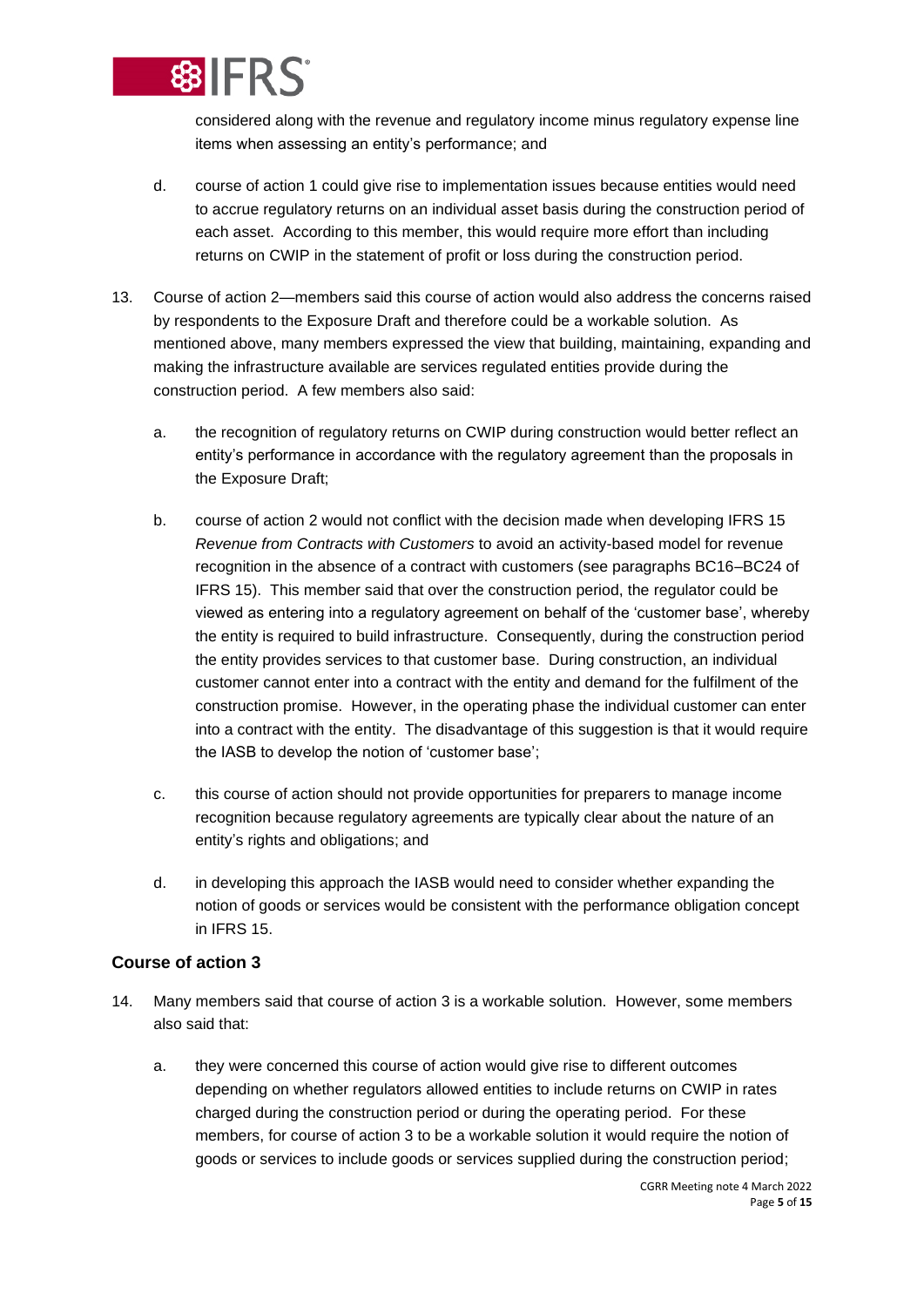

- b. a few members suggested redrafting the proposed requirement in paragraph B15 of the Exposure Draft to allow entities to reflect returns on CWIP in profit or loss during the construction period (instead of prohibiting entities to do so); and
- c. for entities that are only allowed to include returns on CWIP in the rates charged during the operating period, this course of action would result in outcomes inconsistent to the proposed treatment for construction-related performance incentives.

## **Courses of action 4 and 5**

- <span id="page-5-0"></span>15. No members of the Consultative Group supported courses of action 4 or 5. Members stated that these courses of action would not respond to respondents' main concerns about the proposals for returns on CWIP.
- <span id="page-5-1"></span>16. In relation to course of action 5, a few members said:
	- a. it would not address the concerns of entities with long-term construction projects; and
	- b. it could create two types of regulated entities: those that mainly carry out short-term construction projects and those that mainly carry out long-term construction projects. According to this member, this could have unintended consequences—for example, would an entity carrying out short-term construction projects avoid long-term construction projects because of the accounting consequences? This option could result in also a lack of comparability between these two entity types and provide opportunities for earnings management.

## **Other comments**

- <span id="page-5-2"></span>17. A member commented that regulated entities are significantly different to commercial entities. In the case of regulated entities, they carry out social responsibilities, their earnings are limited however they also enjoy some financial protection. This member said that trying to apply accounting concepts developed for commercial entities may not necessarily work for regulated entities.
- 18. A few members said the Exposure Draft considered assets under construction on an individual basis. However, assets under construction should be considered on a portfolio basis (ie they form part of a wider network of assets). Consequently, returns on CWIP are based on a portfolio of assets, not on assets considered on an individual basis.
- <span id="page-5-3"></span>19. A few members also said:
	- a. the final Standard should result in information about performance that reflects the substance of the regulatory agreements. This member also suggested the final Standard use similar performance reporting principles to those in IFRS 15.
	- b. it is important the final Standard provides guidance for entities to report movements in regulatory assets and regulatory liabilities in the statement of cash flows so that this is done in a consistent and comparable manner.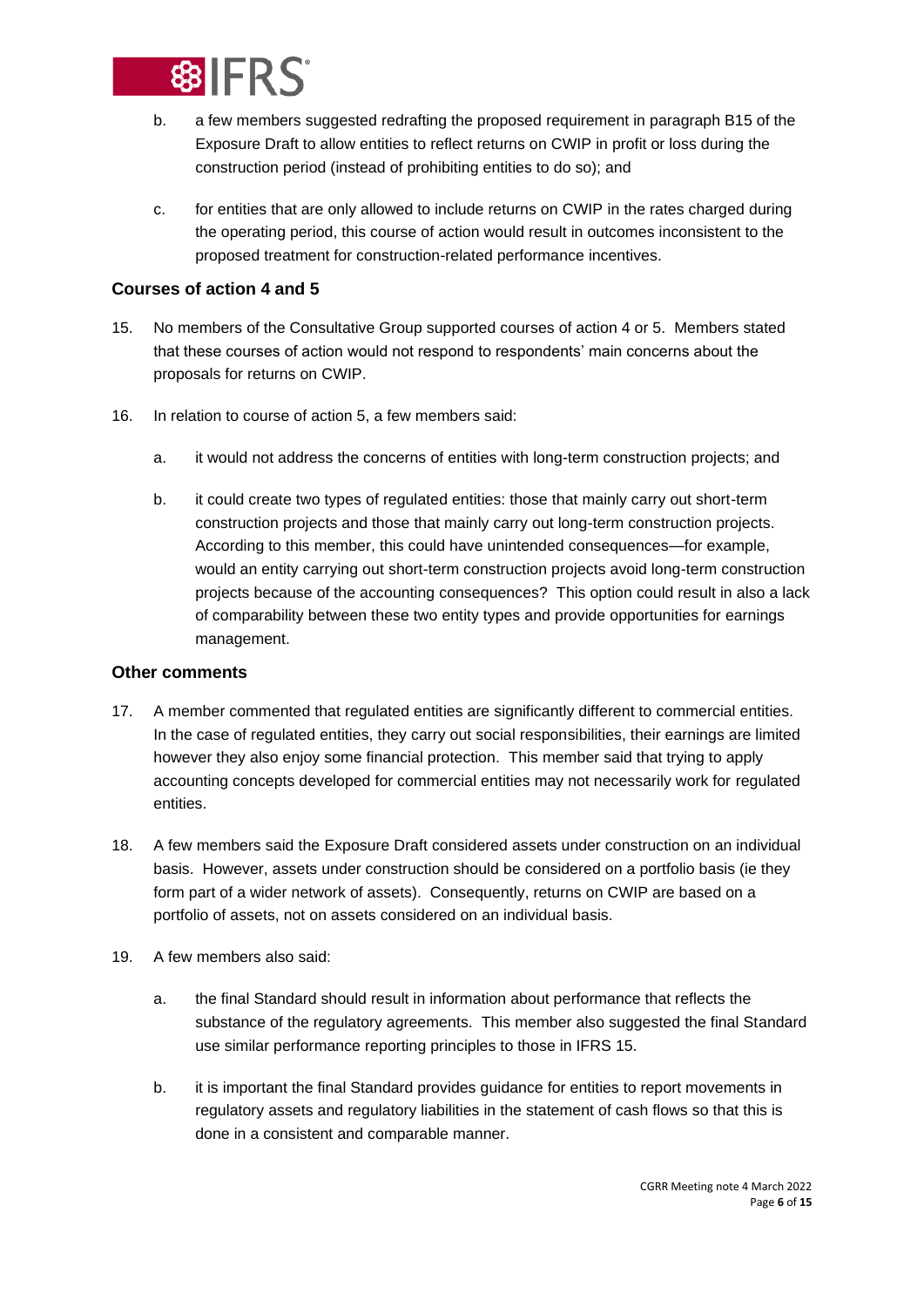

- c. when customers pay for the regulated goods or services, they are not only paying for the goods or services they receive but also for the promise the regulated entity would keep providing goods or services in the future. This is a key difference between regulated entities and non-regulated entities that, according to this member, would support, in the case of regulated entities, the recognition of revenue during the construction period.
- d. the final Standard would generate information that could conceal the stewardship and accountability responsibility of directors because during the construction period the entity would incur in losses regardless of whether it is complying with the regulatory agreement.

### **Next steps**

20. At a next meeting, the staff plans to discuss with the Consultative Group the proposed accounting for regulatory assets or regulatory liabilities arising from differences between the regulatory recovery period and assets' useful lives (paragraphs B3–B9 of the Exposure Draft and **Illustrative Examples** IE2B and IE2C accompanying the Exposure Draft).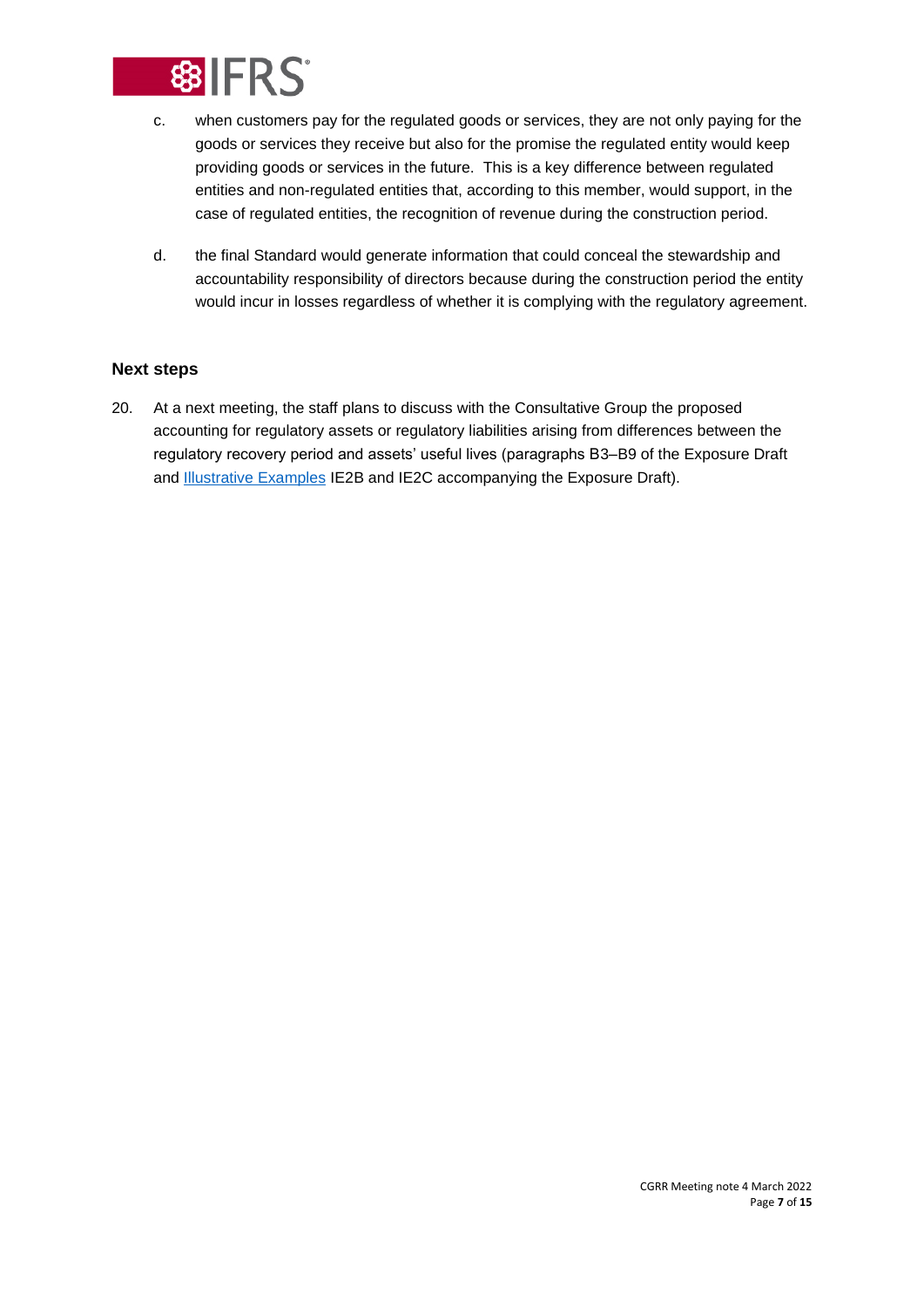# **Meeting Notes—Consultative Group for Rate Regulation**

The Consultative Group for Rate Regulation (CGRR) held a virtual meeting on 28 March 2022. These notes are prepared by the staff of the International Accounting Standards Board (IASB) and summarise the discussion. $<sup>1</sup>$ </sup>

# **About this meeting**

1. The purpose of the meeting was to explore how the IASB might respond to feedback on its proposals on the accounting for regulatory assets and regulatory liabilities arising from differences between the recovery pace of the regulatory asset base<sup>2</sup> and the assets' useful lives.

| <b>Name</b>                        | <b>Organisation</b>                                              | <b>Country/Region</b> |  |
|------------------------------------|------------------------------------------------------------------|-----------------------|--|
| Giorgio Acunzo                     | Ernst & Young                                                    | Italy                 |  |
| Eric Chan                          | <b>CLP Power Hong Kong Limited</b>                               | Hong Kong             |  |
| Anil Kumar Gautam                  | <b>NTPC Ltd</b>                                                  | India                 |  |
| Leonardo George<br>de Magalhães    | Companhia Energética de Minas<br>Gerais                          | <b>Brazil</b>         |  |
| John Leotta                        | Deloitte Touche Tohmatsu                                         | Australia             |  |
| Richard McCabe                     | <b>Consultant for Electricity Canada</b>                         | Canada                |  |
| <b>Christopher McCusker</b>        | <b>National Grid</b>                                             | <b>USA</b>            |  |
| Sureta Moolman                     | Eskom Holdings SOC Ltd                                           | South Africa          |  |
| <b>Tim Murray</b>                  | RBC Capital Markets, Royal Bank of<br>Canada                     | Canada                |  |
| <b>Michel Picard</b>               | <b>KPMG</b>                                                      | Canada                |  |
| Christina Scharf                   | TenneT Holding B.V.                                              | Germany               |  |
| Silvia Blanco Sánchez <sup>3</sup> | <b>Ferrovial SA</b>                                              | Spain                 |  |
| Michael Timar                      | PricewaterhouseCoopers                                           | United Kingdom        |  |
| Yeshvir Singh                      | <b>Fitch Ratings</b>                                             | United Kingdom        |  |
| Stefanie Voelz (observer)          | Moody's Investors Service Ltd                                    | United Kingdom        |  |
|                                    | <b>European Financial Reporting Advisory</b><br>Group (observer) | Europe                |  |

2. Meeting participants:

<sup>&</sup>lt;sup>1</sup> The papers discussed with the Consultative Group for Rate Regulation can be found [here.](https://www.ifrs.org/groups/consultative-group-for-rate-regulation/#meetings) A full recording of the meeting is available on the IFRS Foundation's® website.

<sup>&</sup>lt;sup>2</sup> The Exposure Draft referred to the 'regulatory asset base' as the 'regulatory capital base'. Other common terms are 'regulatory asset value' or 'regulatory capital value'.

<sup>&</sup>lt;sup>3</sup> Replacing Jesús Herranz Lumbreras at this meeting.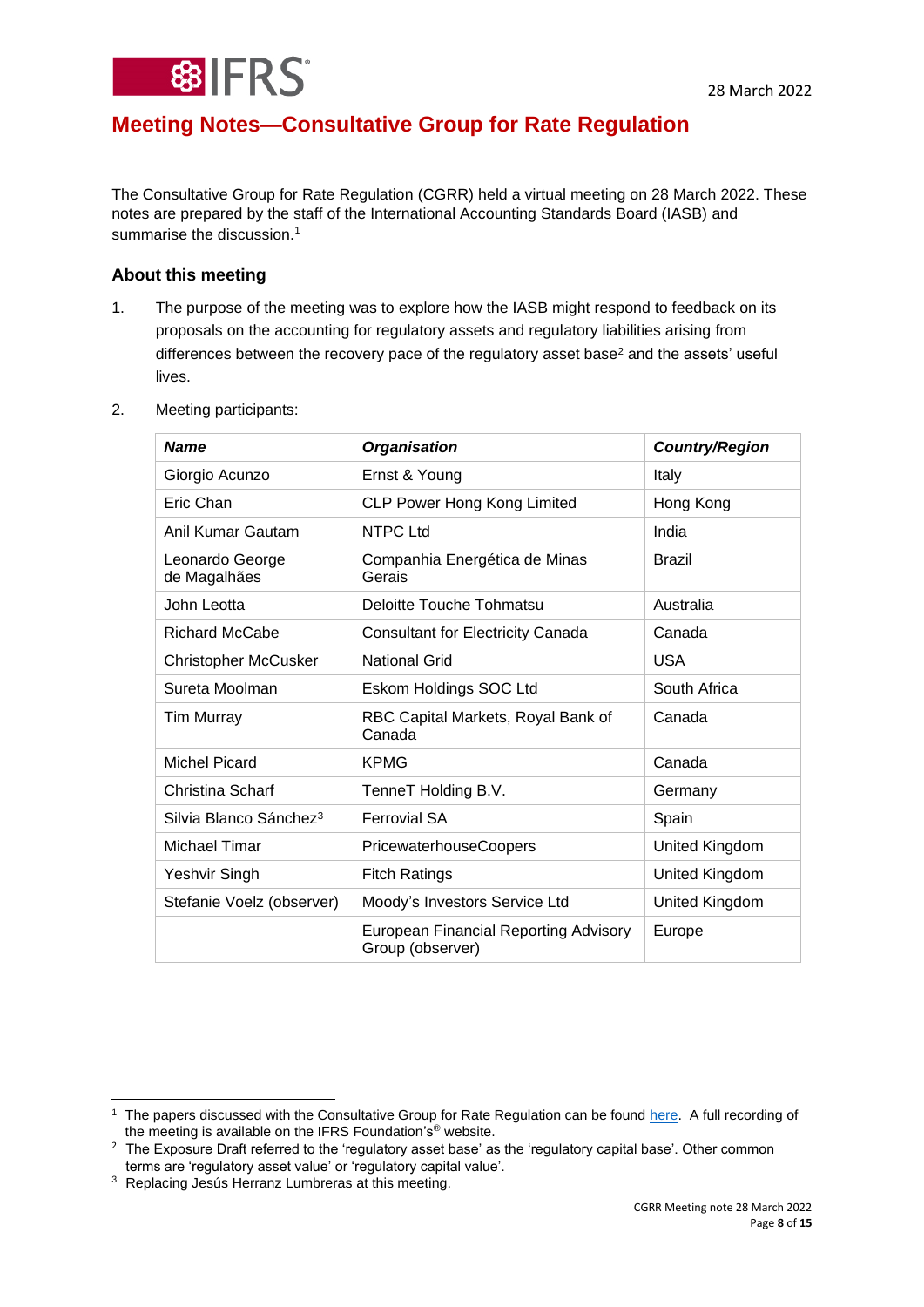

- 3. Meeting notes structure:
	- a. background (paragraphs [4](#page-8-0)−[8\)](#page-9-0);
	- b. the regulatory asset base and an entity's assets (paragraphs [9](#page-9-1)−[10\)](#page-9-2);
	- c. course of action 1 (paragraphs [11](#page-9-3)−[16\)](#page-11-0);
	- d. courses of action 2 and 3 (paragraphs [17](#page-12-0)−[21\)](#page-13-0);
	- e. other comments (paragraphs [22](#page-13-1)−[24\)](#page-13-2); and
	- f. next steps (paragraph [25\)](#page-14-0).

## **Background**

- <span id="page-8-0"></span>4. The staff summarised [Agenda Paper 1](https://www.ifrs.org/content/dam/ifrs/meetings/2022/march/cgrr-2/ap1-regulatory-assets-and-regulatory-liabilities-arising-from-differences-between-regulatory-recovery-pace-and-assets-useful-lives.pdf) and possible courses of action the IASB could take in relation to its proposal on accounting for regulatory assets and regulatory liabilities arising from differences between the regulatory asset base's recovery pace and the assets' useful lives.
- 5. Paragraph B7 of the Exposure Draft *Regulatory Assets and Regulatory Liabilities* proposes that:

… IAS 16 *Property, Plant and Equipment* specifies how to allocate the depreciable amount of an item of plant on a systematic basis over its useful life. *If a regulatory agreement allows an entity to recover the cost of an asset through the regulated rates charged to customers, the depreciation expense recognised in a period*, by applying IAS 16, is an *allowable expense* and the amount that recovers that depreciation expense forms part of the total allowed compensation for goods or services supplied in the same period. *That is the case even if, under the terms of the regulatory agreement, the recovery of the depreciation expense occurs in a different period*—for example, if the regulatory agreement uses a longer or shorter period of recovery than the asset's useful life [emphasis added].

- 6. Agenda Paper 1 also included an overview of the comments received from respondents to the Exposure Draft. Some comments from respondents are relevant to discussions on the possible courses of action, for example:
	- a. the Exposure Draft proposes that differences between the regulatory asset base's recovery pace and the assets' useful lives would give rise to differences in timing that would be accounted for as regulatory assets or regulatory liabilities. These differences in timing would not represent adjustments to future rates. Some respondents referred to these differences in timing as 'non-cash differences in timing'. Some respondents said these regulatory assets or regulatory liabilities would not result in useful information.
	- b. respondents subject to incentive-based schemes said an entity's regulatory asset base cannot be linked or reconciled to the fixed asset register the entity uses for accounting. These respondents said the recognition of the regulatory depreciation (that is, the regulatory compensation to recover the regulatory asset base) should be based on the regulatory agreement, instead of when accounting depreciation is recognised.
- 7. The possible courses of action available to the IASB include:
	- a. *course of action 1*—to consider the relationship between regulatory depreciation and accounting depreciation. This course of action would require that an entity determine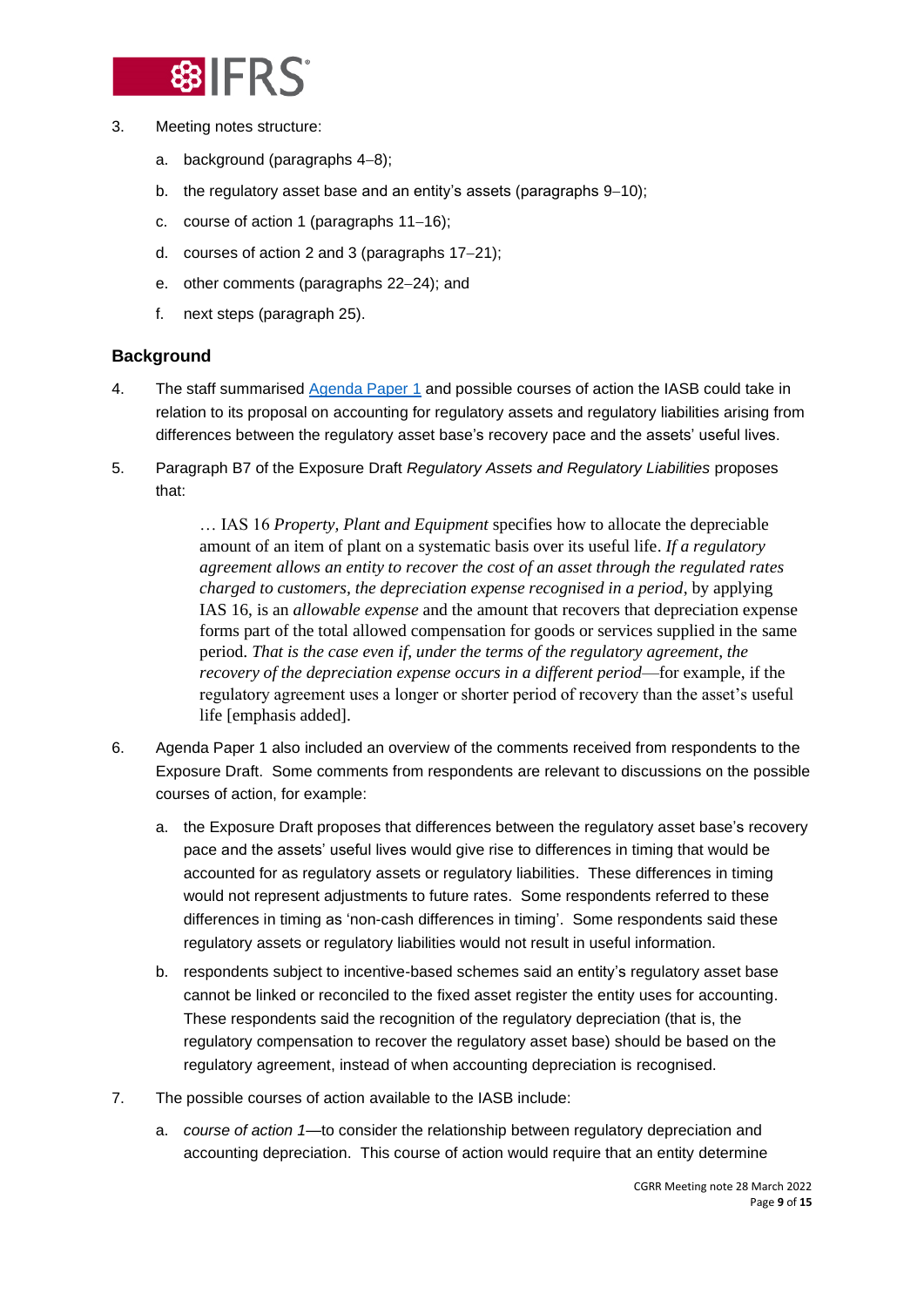

whether there is a direct relationship between the regulatory compensation (regulatory depreciation) and the underlying expense (depreciation expense). If the entity were to conclude there is no direct relationship, the entity would not be required to account for regulatory assets or regulatory liabilities but to disclose specific information.

- b. *course of action 2*—to make an overall calculation based on comparable regulatory and accounting bases. This course of action would be aimed at identifying differences in timing by comparing the regulatory asset base and the entity's total assets.
- c. *course of action 3*—to confirm the proposals.
- <span id="page-9-0"></span>8. The staff asked members:
	- a. whether the staff has correctly analysed the pros and cons of each course of action.
	- b. whether any implementation issues might arise if the IASB took courses of action 1 or 2.
	- c. whether the indicators suggested for course of action 1 are appropriate.
	- d. whether the suggested disclosures are appropriate for entities that do not account for regulatory assets or regulatory liabilities in accordance with course of action 1.
	- e. whether the staff should consider any other potential courses of action.
	- f. how common it is for a regulatory agreement to allow an entity to include amounts in rates charged during the construction of an asset that recover part of the carrying amount of the asset. The staff also asked members whether any information resulting from this fact pattern would be useful for users of financial statements.

#### **The regulatory asset base and an entity's assets**

- <span id="page-9-1"></span>9. A few members from jurisdictions where entities are subject to incentive-based schemes noted that it is unusual for the entity's asset base to have a direct relationship with the regulatory asset base. Consequently, comparisons between these two bases may not be meaningful. For these members, recognising regulatory assets and regulatory liabilities for differences between the regulatory recovery pace and the assets' useful lives would not result in useful information.
- <span id="page-9-2"></span>10. A few members from jurisdictions where entities are subject to regulatory schemes that are cost-based or similar to cost-based schemes commented on the relationship between the regulatory asset base and an entity's assets. They said that typically, the regulatory asset base is directly related to an entity's assets and that, therefore, the regulatory depreciation is directly related to the accounting depreciation. These members said entities in those jurisdictions are generally required to reconcile accounting and regulatory fixed asset registers regularly.

#### **Course of action 1**

- <span id="page-9-3"></span>11. Almost all members preferred course of action 1. Some members said course of action 1:
	- a. is consistent with a principles-based approach that can be applied to different regulatory schemes.
	- b. is aligned with the concept of differences in timing, which is at the core of the model and:
		- i. would not create links between the regulatory compensation (regulatory depreciation) and an item of expense (depreciation expense) when none existed. They said that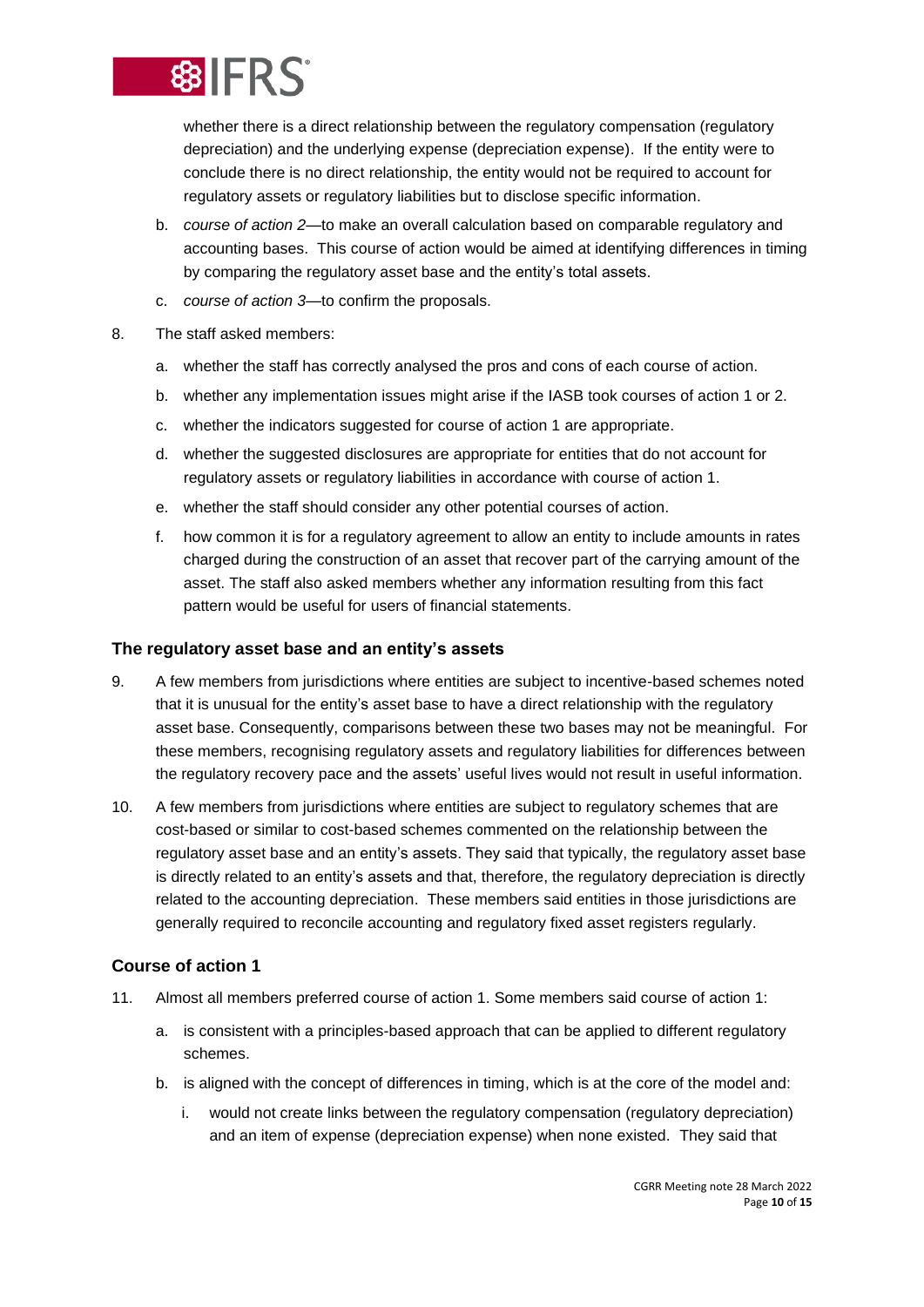

when regulatory compensation is unrelated to accounting depreciation, disclosures would provide useful information.

- ii. would result in information about the differences between the regulatory asset base's recovery pace and the assets' useful lives when there is a direct relationship between regulatory depreciation and accounting depreciation. Entities taking this course of action would be required to account for the corresponding regulatory assets and regulatory liabilities.
- 12. A few members, including members that are users of financial statements, said that users' analyses focus on the impact of rate regulation on future cash flows (that is, cash differences in timing). For users it is important to know the amount of the regulatory depreciation that has flowed into revenue and will turn to cash flows and how that amount differs from the accounting depreciation. One of those members preferred that an entity should be required to account for regulatory assets or regulatory liabilities arising from cash differences in timing only.
- 13. A member preferring course of action 1 said this course of action would not necessarily address the root cause of the problem, which is the way total allowed compensation is described in the proposed application guidance. According to this member, the Exposure Draft assumes that all regulatory regimes aim to entitle entities to recover their costs and, consequently, that the recovery of cost is directly related to revenue. However, some regulatory schemes give entities an allowed revenue that does not guarantee the recovery of costs while other regulatory schemes are hybrid schemes (that is, schemes that give the entity an allowed revenue and pass-through costs). For this member, focusing only on whether there is a direct relationship between regulatory depreciation and accounting depreciation may not address the root cause of the problem because that relationship might be just one of many problematic issues in the proposed application guidance. This member suggested the guidance state that total allowed compensation comprises allowable expenses and target profit or allowed revenue for the provision of goods or services for a specified period. Entities would then need to apply judgment to determine which components of total allowed compensation are relevant to them for the purposes of identifying differences in timing.
- 14. A few members commented on the indicators that course of action 1 suggest entities could use to determine when linking regulatory depreciation to accounting depreciation. They said:
	- a. the indicators are reasonable and that entities can use them to determine that there is no direct relationship between regulatory depreciation and accounting depreciation.
	- b. the descriptions of the indicators raise some questions. For example, it is unclear what is meant by the italicised words in the phrases 'the regulatory asset base departs *significantly*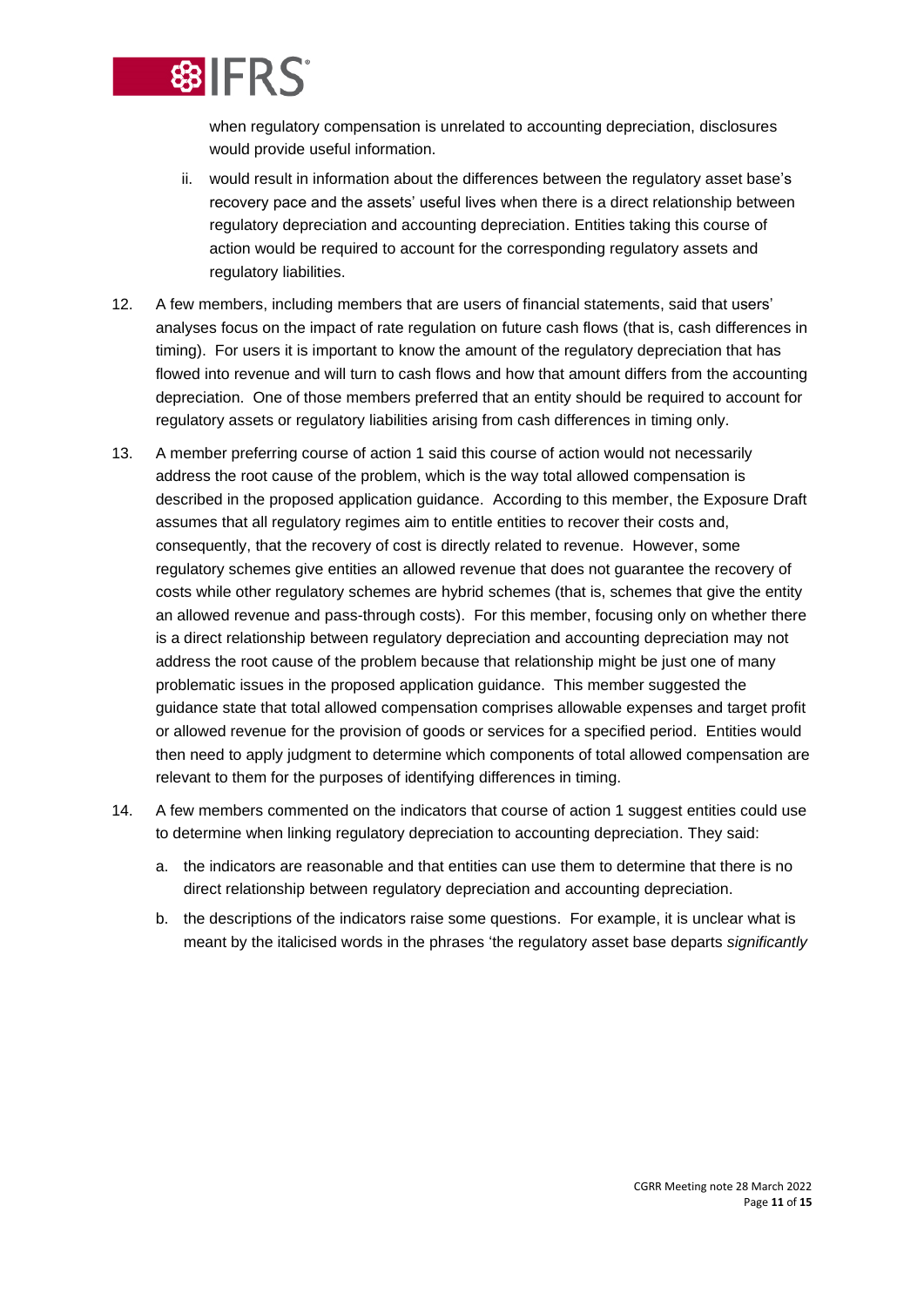

from the assets' and '*not possible* for items in the regulatory asset base to be reconciled to audited financial statements'.

- c. the indicators could be supplemented with additional guidance, including specific examples of indicators such as inflation and efficiency adjustments to the regulatory asset base, and different measurement bases between the regulatory asset base and an entity's assets.
- <span id="page-11-1"></span>15. A few members commented on the information an entity should disclose when it does not account for a regulatory asset or a regulatory liability. They said:
	- a. the entity should be required to disclose qualitative information only. When there is no direct relationship between regulatory depreciation and accounting depreciation, it would be very complex and costly to provide quantitative information that reconciles regulatory depreciation to depreciation expense. Quantitative information about links between the regulatory compensation and the accounting depreciation would not be useful for users of financial statements.
	- b. examples of useful qualitative information include:
		- i. a description of the regulatory schemes and the recovery mechanism for the regulatory asset base disclosed separately for each jurisdiction in which an entity operates.
		- ii. an explanation for the lack of a direct relationship between regulatory depreciation and accounting depreciation, the main differences between the value of the regulatory asset base and the carrying amount of the assets, and the key regulatory and accounting assumptions.
		- iii. how the regulatory asset base's recovery pace is determined, whether the recovery pace has changed during the period and, if so, the underlying reasons for the change.
		- iv. if the regulatory depreciation has not been fully recovered, information about the recoverable amount and any regulatory approval required for the true-up adjustment to the future rates.
- <span id="page-11-0"></span>16. A few members commented on the pros and cons of course of action 1. They said:
	- a. this course of action should also be followed for any other items of expense for which there is no direct relationship between the regulatory compensation and those items of expense.
	- b. entities could reach different conclusions about whether there is a direct relationship between regulatory depreciation and accounting depreciation based on the same or similar fact patterns or situations. A few members said:
		- i. the IASB could mitigate this risk by providing the right indicators and additional guidance or examples in the Standard.
		- ii. if an entity did not account for the related regulatory assets or regulatory liabilities, the information the entity would be required to disclose could mitigate a potential lack of comparability.
		- iii. whether a direct relationship exists between regulatory depreciation and accounting depreciation will depend on the regulatory regime—it is largely a matter of fact rather than judgment. Consequently, opportunities to apply judgment to achieve a preferred accounting outcome would be limited. One member said that in their jurisdiction, entities are subject to cost-based regulatory schemes. The assets' regulatory recovery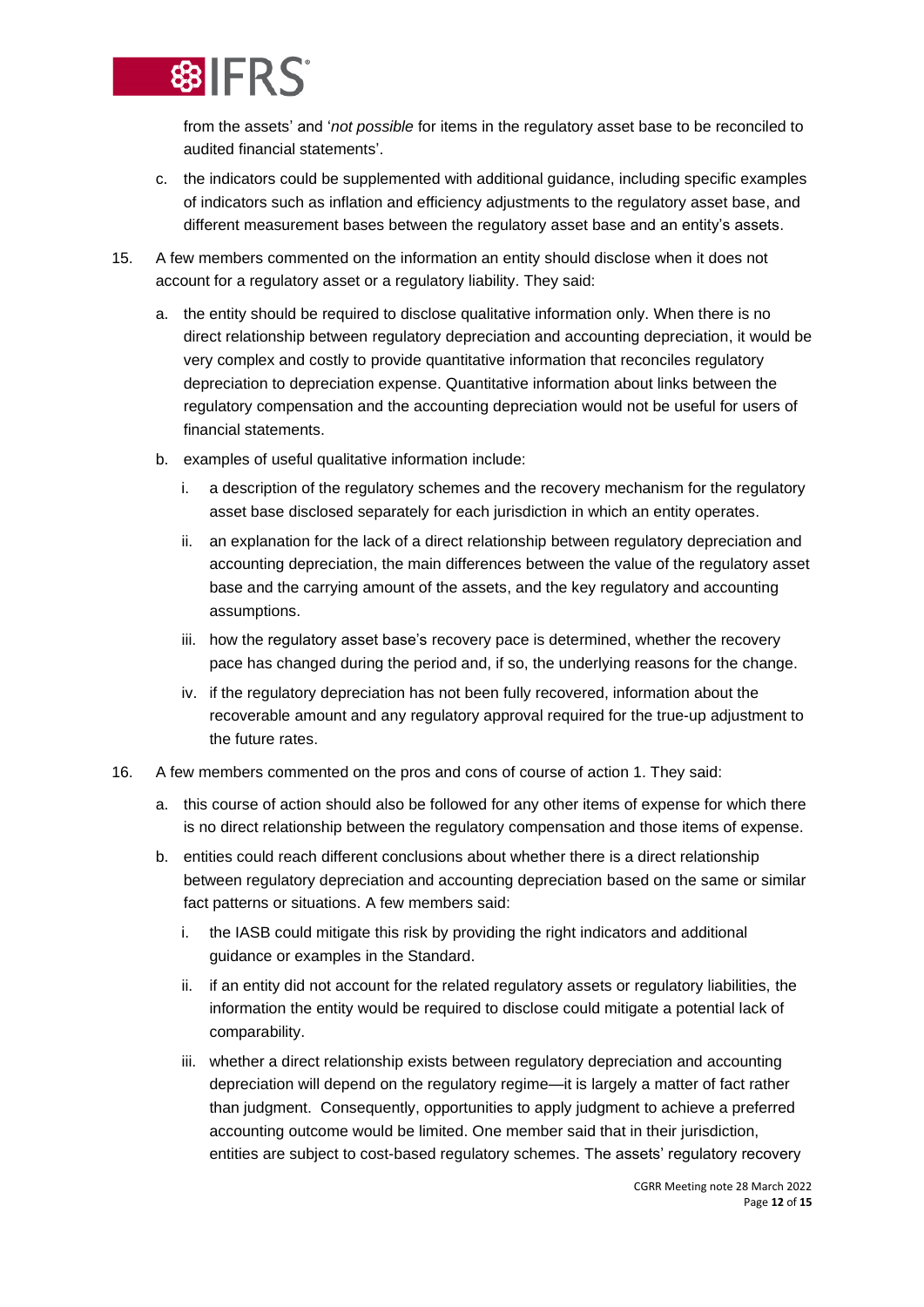

period is subject to a rigorous independent review process. Entities maintain separate regulatory and accounting records of individual assets and submit reconciliations of regulatory assets and accounting assets as part of their regulatory reporting.

## **Courses of action 2 and 3**

- <span id="page-12-0"></span>17. No members supported course of action 3. Only one member said course of action 2 might be feasible as it requires the reconciliation between the regulatory asset base and an entity's assets to be done at an aggregate level rather than at an asset level. However, this member was concerned about the auditability of the assumptions and the information used when applying this course of action.
- 18. Many members said both courses of action would require entities to account for regulatory assets and regulatory liabilities even when there is no direct relationship between regulatory depreciation and accounting depreciation. As mentioned in paragraph 15[\(a\)](#page-11-1), these members said:
	- a. a reconciliation of regulatory depreciation to depreciation expense would be very complex and costly; and
	- b. the reported regulatory assets and regulatory liabilities would not constitute useful information for users of financial statements.
- 19. In relation to course of action 2 a few members said:
	- a. making the two bases (that is, the regulatory asset base and an entity's total assets) comparable would be complex and costly because:
		- i. new variances between the value of the regulatory asset base and the carrying amount of the assets would arise on an ongoing basis, which an entity would need to track.
		- ii. following course of action 2 could require an entity to obtain information at a more detailed level than that maintained for regulatory purposes (for example, information aggregated by asset classes and high-level reconciliations). This could be the case even in cases where regulatory depreciation is directly related to accounting depreciation. These members were also concerned about the ease of auditing information at that level of detail.
	- b. it is unclear:
		- i. why the recovery or fulfilment period of the regulatory asset or regulatory liability should be based on the assets' weighted average useful lives. One member said the resulting regulatory expense or regulatory income is intended to supplement the revenue information, but there is no clear linkage between revenue recognition and the assets' weighted average useful lives.
		- ii. how an entity would treat items such as adjustments for inflation and measurement differences that would form part of an entity's total allowed compensation but that would need to be removed to make the bases comparable.
- 20. Members said course of action 3 would not respond to respondents' concerns and would fail to reflect regulatory schemes other than cost-based schemes. They said the proposed model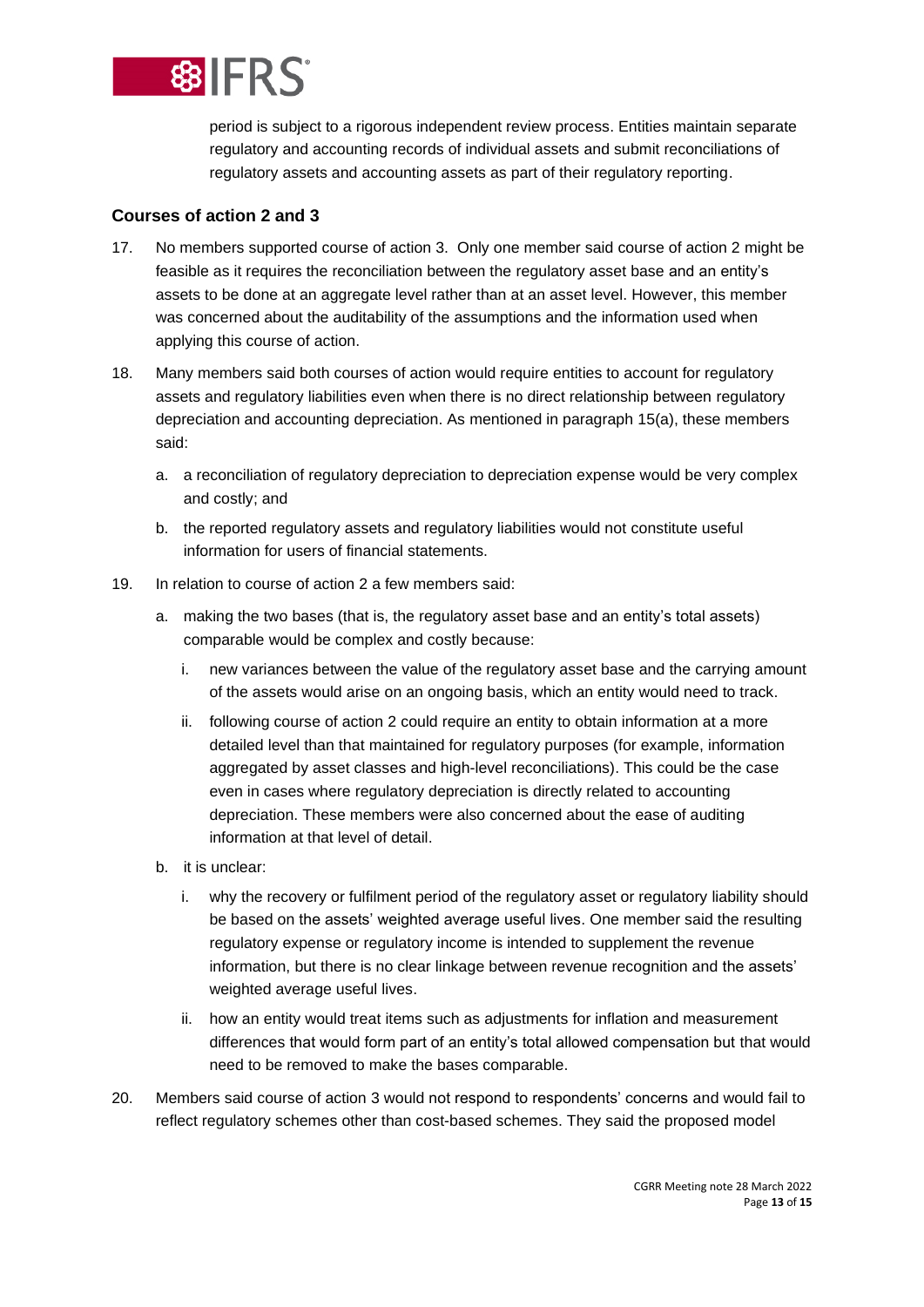

assumes a direct relationship between the regulatory compensation and the accounting depreciation, but that this is not always the case.

<span id="page-13-0"></span>21. A member said, in addition to the identified disadvantages of courses of action 2 and 3, that entities subject to incentive-based schemes might need to present alternative performance measures reflecting the regulatory compensation.

### **Other comments**

- <span id="page-13-1"></span>22. A member surveyed 14 stakeholders (preparers, regulators and a user) from the United Kingdom, Australia and Canada and presented the results of the survey. 4 The comments in the paragraphs above also include feedback on the survey. The main messages from the survey were that:
	- a. stakeholders based in the United Kingdom and Australia generally supported course of action 1 because, in their view, the relationship between the regulatory asset base and an entity's assets is weak. In addition, some stakeholders in these jurisdictions said the assets or liabilities arising from differences between the regulatory asset base's recovery pace and the assets' useful lives would not meet the definitions of a regulatory asset or a regulatory liability. These stakeholders also said the disclosures for course of action 1 should be minimal and should be qualitative rather than quantitative.
	- b. courses of action 2 and 3 did not receive much support from stakeholders from the United Kingdom and Australia because they are complex to apply and could confuse users of financial statements.

#### *Recovery of assets' carrying amounts through rates charged during construction*

- 23. A few members said the fact pattern in which rates charged during the construction of an asset recover part of the carrying amount of the asset is:
	- a. common in the regulatory schemes of a jurisdiction in Europe, in which there is no direct relationship between regulatory depreciation and accounting depreciation; and
	- b. uncommon in the regulatory schemes of two jurisdictions in North and South America in which there is a direct relationship between regulatory depreciation and accounting depreciation.
- <span id="page-13-2"></span>24. A member suggested the accounting for a regulatory liability and the related regulatory expense relating to an asset's carrying amount recovered during construction would be inconsistent with the requirements in *Property, Plant and Equipment: Proceeds before Intended Use* (Amendments to IAS 16). Those amendments require an entity to recognise in profit or loss the proceeds from selling and the cost of any items produced while bringing an asset to the location and condition necessary for its intended use. According to that member, if part of the asset's carrying amount recovered during construction was recognised in revenue as a result of goods or services already supplied, in accordance with IFRS 15 *Revenue from Contracts with*

<sup>&</sup>lt;sup>4</sup> The presentation from this member of the CGRR can be found [here.](https://www.ifrs.org/groups/consultative-group-for-rate-regulation/#meetings)